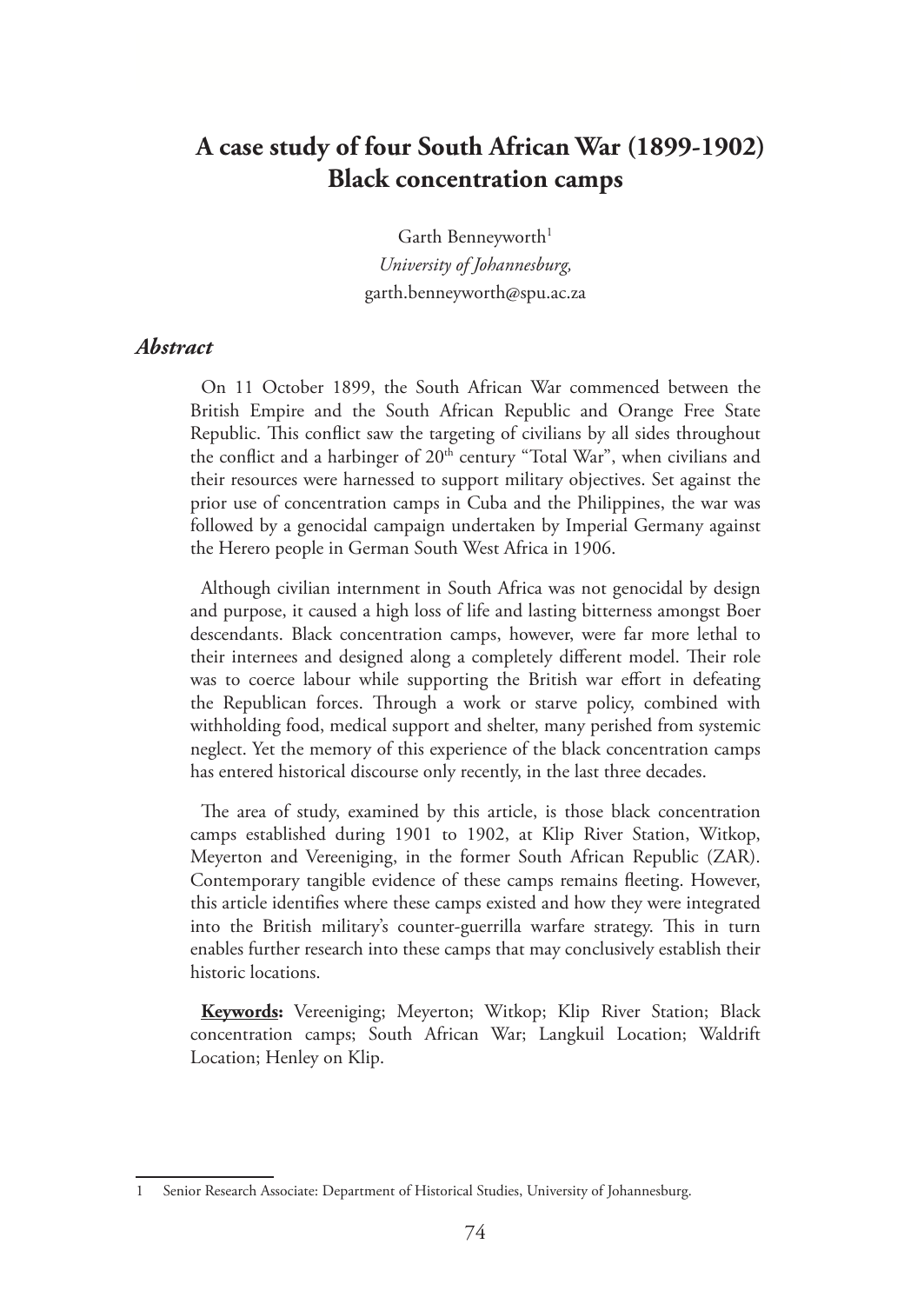## **Introduction**

War commenced on 11 October 1899, when the Boer forces of the South African Republic (Transvaal) and the Orange Free State Republic invaded the Natal Colony and Cape Colony. They besieged the towns of Kimberley, Ladysmith and Mafeking, shelling civilians trapped within these towns, their aim being to induce surrender. Yet by 15 February 1900, British forces lifted the sieges of Kimberley and again Ladysmith, on 27 February 1900. Their invasion of the Boer Republics followed. Bloemfontein fell on 13 March 1900. On 31 May 1900, British troops entered Johannesburg and, on 5 June 1900, captured Pretoria.<sup>2</sup>

British military strategy hinged on capturing key towns, while consolidating its logistic routes around South Africa's railway network, as the railways connected the interior to the coastal supply ports; yet also represented their Achilles heel. Also essential, from the economic perspective, was reopening the Rand goldmines, the Kimberley diamond mines and coal mines at Vereeniging and Springs. Concomitant to these activities was mopping up remaining Boer resistance and defeating their forces.

The railway infrastructure, with its bridges, track, trains, and telegraph lines formed the primary target for the Boer forces. Hit-and-run attacks against convoys and the capturing of isolated British garrisons further enabled their resupply of munitions and weapons. For the Boers, their support and supply bases were provided by civilians residing on farms and in small towns, unoccupied by British troops.<sup>3</sup>

To defeat what was becoming an escalating guerrilla war, the British Field Marshal, Lord FS Roberts, implemented a counter-guerrilla warfare strategy. This hinged around retaliation against civilian property in areas where the commandos were active. Farms and towns were destroyed, livestock seized or killed and crops destroyed. During the final quarter of 1900, Boer and black civilians were interned into camps, hurriedly established near garrisoned towns and outposts positioned along the railway lines.<sup>4</sup>

In the area of study for this article, this was the civilian experience throughout the last half of 1900, intensifying throughout 1901.

<sup>2</sup> Anglo Boer War Museum, "Introduction to the war The mobile war begins" (available at https://www.wmbr.org. za/view.asp?pg=research&pgsub=intro1&pgsub1=6&head1=Introduction%20to%20the%20War, as assessed on 22 April 2020).

<sup>3</sup> J Hattingh, "The British blockhouse system", F Pretorius, E Wessels, et.al., *Scorched earth* (Cape Town, Tafelberg, 2017), pp. 218-220.

<sup>4</sup> JS Mohlamme, "African refugee camps in the Boer Republics", F Pretorius, E Wessels, *et al.*, *Scorched earth* (Cape Town, Tafelberg, 2017), pp. 112-113.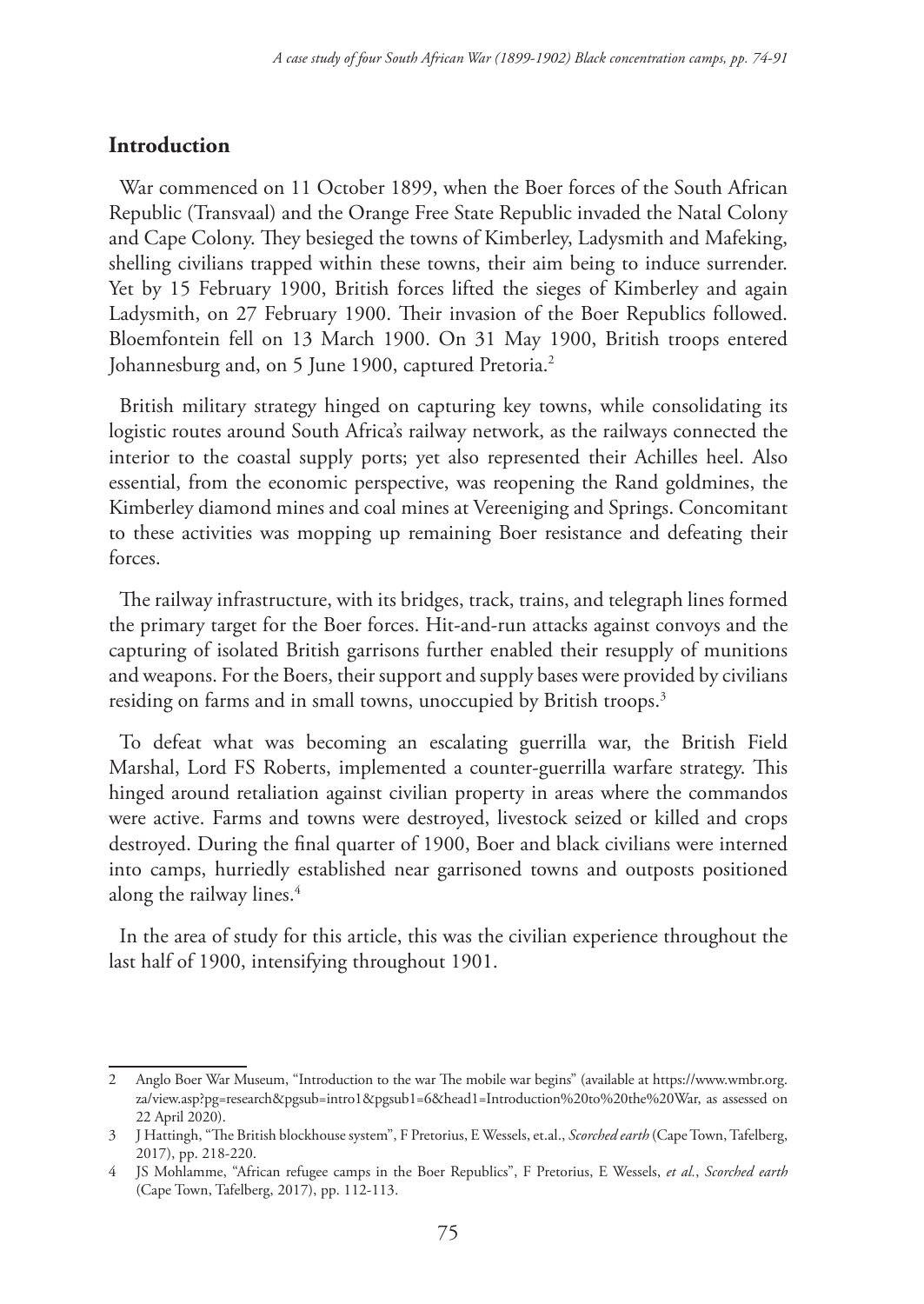# **Total War and concentration camps**

In November 1900, Lord HH Kitchener succeeded Lord FS Roberts as Commander in Chief. Lord HH Kitchener realised that the key to winning the war was to gain dominance over the rural landscape. Consequently, Lord HH Kitchener applied a systematic scorched earth policy throughout the annexed Boer territories, using a military strategy similar to that deployed by General V Weyler during the Cuban War of 1868-1878, and again during the insurrection of 1895-1898, when General V Weyler applied the *Reconcentrado* system.5

Lord HH Kitchener's aim was to grind down the Boer forces through attrition and break their morale by destroying their homesteads, bankrupting the populace and interning their families and labourers. The records of the Military Governor, Pretoria, housed in the National Archives in Pretoria contains Army Circular 29, in which, Lord HH Kitchener spelled out his counter-guerrilla warfare strategy.<sup>6</sup>

Of the various methods suggested for the accomplishment of this object, one that has been strongly recommended, and has lately been successfully tried on a small scale, is the removal of all men, women and children and natives from the districts which the enemy persistently occupies. This course has been pointed out... as the most effective method of limiting the endurance of the Guerrillas.

Lord HH Kitchener applied three tactics to achieve his end:

• Allowing forced removals and land clearances and the associated destruction of all rural infrastructure; Securing the railway network by constructing at least 8 000 fortifications known as blockhouses and then extending these to "fence" in the fighting terrain, thus contracting the Boer forces' zones of influence. These military grids or cordons effectively parcelled up the fighting terrain; Engaging in military operations, using superior numbers of troops, to engage and grind down the weakened Boer forces and through attrition, force their surrender or operational ineffectiveness.

On 15 March 1901 Lord HH Kitchener further clarified his aims:7

All natives living on farms should be collected and sent to the railway; if possible household natives should be permitted to accompany families or sent to the same station. Supplies found on the farms should be sent in with the natives to feed them until their arrival at the railway. Additional supplies should be taken by the supply officers and the remainder destroyed. All standing crops are to be destroyed either by turning cattle into them or by

<sup>5</sup> B Nasson & AM Grundlingh, *The war at home* (Cape Town, Tafelberg, 2013), pp. 11-12.

<sup>6</sup> NA, Pretoria, Military Governor Pretoria (MGP), Vol. 258, Reference 21/12/1900: Army Circular 29, p. 17.

<sup>7</sup> Free State Archives (FSA), Bloemfontein, Lord HH Kitchener, Circular Memorandum 31, March 1901, p. 15.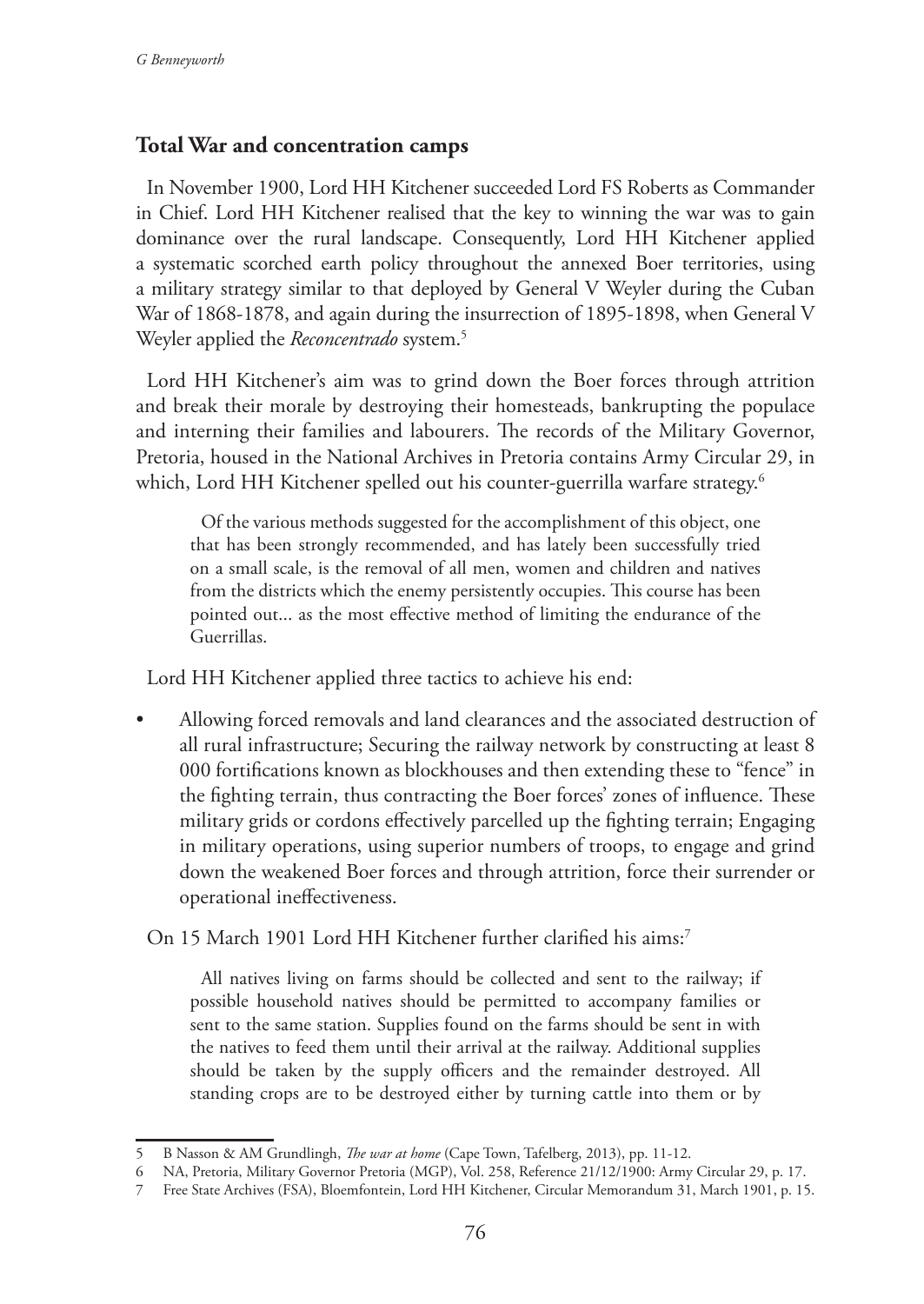burning. All forage is to be destroyed.

This Total War strategy shattered the rural economy, resulting in a humanitarian crisis. Captured civilians were interned in military managed camps inside the military controlled zones. Initially known as refugee camps, these camps later became known as concentration camps. At the time, the Boer camps were known as Burgher Refugee camps, and in the case of black civilians, Native Refugee Camps.<sup>8</sup>

On arrival at the camps, the military separated civilians according to their race into separate camps established for Boer and black civilians. Between December 1900 and mid-1901, these Boer and black camps were often positioned 1.6 km apart. Archaeological surveys undertaken at Brandfort (1999), Kimberley (2001-2008) and Vryburg (2007) confirmed this spatial distance separation, as do archival documents relating to camps in other areas.<sup>9</sup>

British policy dictated that black civilians were not to be rationed nor provided with adequate medical support and materials with which to build shelters, the aim being, despite the humanitarian catastrophe, to reduce the financial cost of the war. This policy further sought to coerce black civilians to provide labour in exchange for food, in line with colonial military policy of the time. Namely, doing the bare minimum for enemy civilians who were to be managed (or mismanaged) along the basis of "let die".10

Black internees sought work from the British troops and administrators of the Boer camps. Latrine cleaning and other work was rewarded with tinned meat, or discarded scraps of food. Many men sought work in the mines or with the British forces. By early 1901, death from infectious diseases, exposure and malnutrition in the black camps increased. Those who had arrived with cash or cattle attempted to sustain themselves to avoid labour, yet this independence eroded with time.<sup>11</sup>

## **The Native Refugee Department, 1901-1902**

A key objective for the alliance between the British political, military and international capital was restoring economic activity through increasing gold, coal and diamond mining output. On 4 May 1901, the first gold mine reopened in

<sup>8</sup> JS Mohlamme, "African refugee camps in the Boer Republics", F Pretorius, E Wessels, *et al.*, *Scorched earth,* p. 112.

<sup>9</sup> G Benneyworth, "Traces of forced labour: A history of black civilians in British concentration camps during the South African War, 1899-1902" (Ph.D, UWC, 2017), p. 23 (available at http://etd.uwc.ac.za/xmlui/ handle/11394/5466; G Benneyworth, "Land, labour, war and displacement: A history of four black concentration camps in the South African War (1899 1902)", *Historia* [online], 64(2), 2019, pp. 14-15.

<sup>10</sup> R Chickering, "Total war: The use and abuse of a concept", MF Boemke, R Chickering, S Forster, *Anticipating total war: The American and German experiences 1871-1914* (Washington/Cambridge, German Historical Institute, Cambridge University Press, 1994), pp. 13-28.

<sup>11</sup> G Benneyworth, "Land, labour, war and displacement: ...", *Historia* [online], 64(2), 2019, pp. 5-6.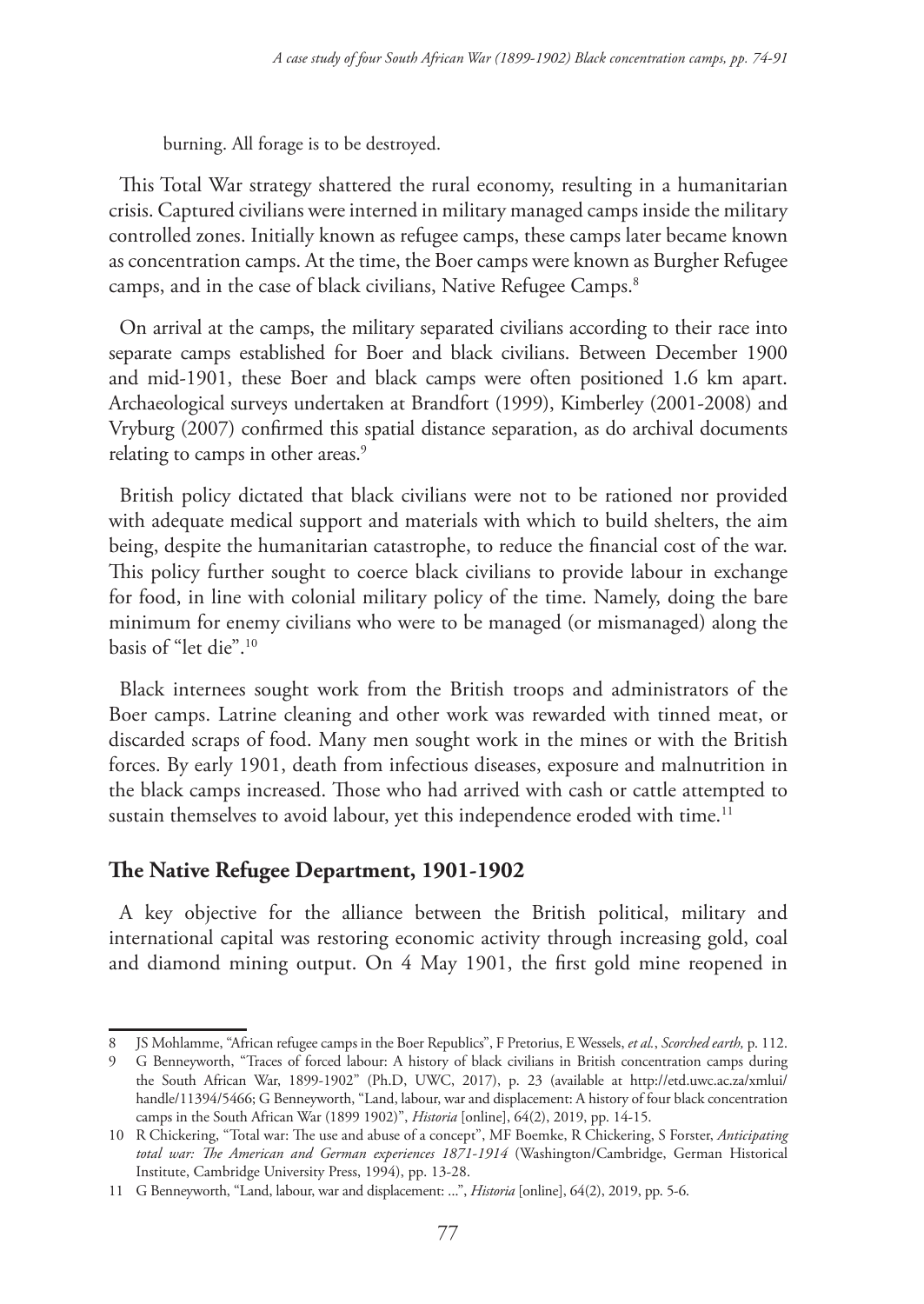Johannesburg.12 During May 1901, the military and the Kimberley diamond mining industry finalised arrangements to increase diamond mining operations by coercing labour through the "no work no food" policy. Any internees, refusing to work or cooperate, were to starve.13 Similar discussions happened between the military and the owners of the Vereeniging coal mines, given that coal was crucial to operating the Rand gold mines and essential to fuel the towns, given the approaching Highveld winter.

Until May 1901, no formal bureaucracy existed which managed the black camps, in the period prior to the formation of the Native Refugee Department in that month. The entire operation from mid-1900 until mid-1901, until the formation of the Department, depended on where civilians were interned. In certain cases, they may have received a modicum of humanitarian support, dependent on which military officer or Resident Magistrate was in charge of the camp in which they were interned. For example, for camps in the Cape Colony, permission was granted to ration any refugee whom the Resident Magistrate was satisfied was destitute.<sup>14</sup> In many instances, after having had their homes destroyed and their livestock seized, they were forcibly removed by the military and literally dropped next to the nearest railway garrison and left to fend for themselves. There were cases where mass starvation occurred, such as at Taung, where as many as 2 000 graves attest to this.<sup>15</sup>

In other instances, internees were allowed to retain their stock and thus able to sustain themselves, for example, at Vryburg. From December 1900 until May 1902, almost 3 000 internees at Vryburg were self-sustaining (never rationed) and only brought into the formal structure of the Native Refugee Department in May 1902, literally days before the war ended.16 This Vryburg example has bearing on the Witkop black concentration camp.

The Native Refugee Department fell under direct British military command, with Lord HH Kitchener as its ultimate head. The Department would control all black civilian refugees, its aim being to underwrite the British war effort, reduce the financial cost of the war and redirect labour to the British army and the mines. The women, children and elderly men inside these Departmental Camps would function as forced wartime agricultural labourers, as the camps were to grow crops for the military. Non-cooperation resulted in the immediate suspension of rations. These forced wartime labourers were to work or starve.<sup>17</sup>

<sup>12</sup> HW Wilson, *After Pretoria: The guerrilla war*, 2 (London, The Amalgamated Press Ltd, 1902), p. 629.

<sup>13</sup> G Benneyworth, "Traces of forced labour: ...", pp. 25, 229.

<sup>14</sup> Western Cape Archives and Records Service (WCA), Reference 1/KIM, 5/2/1/3/17: Resident Magistrate Kimberley, 8 February 1901.

<sup>15</sup> G Benneyworth, "Land, labour, war and displacement", *Historia* [online], 64(2), 2019, p. 1.

<sup>16</sup> Free State Provincial Archives Repository (FSA), Bloemfontein, Colonial Office (CO), Vol. 54, Reference 362/02, 1902.

<sup>17</sup> B Nasson, "Black people and the camps", B Nasson, AM Grundlingh, *The war at home*, p. 176.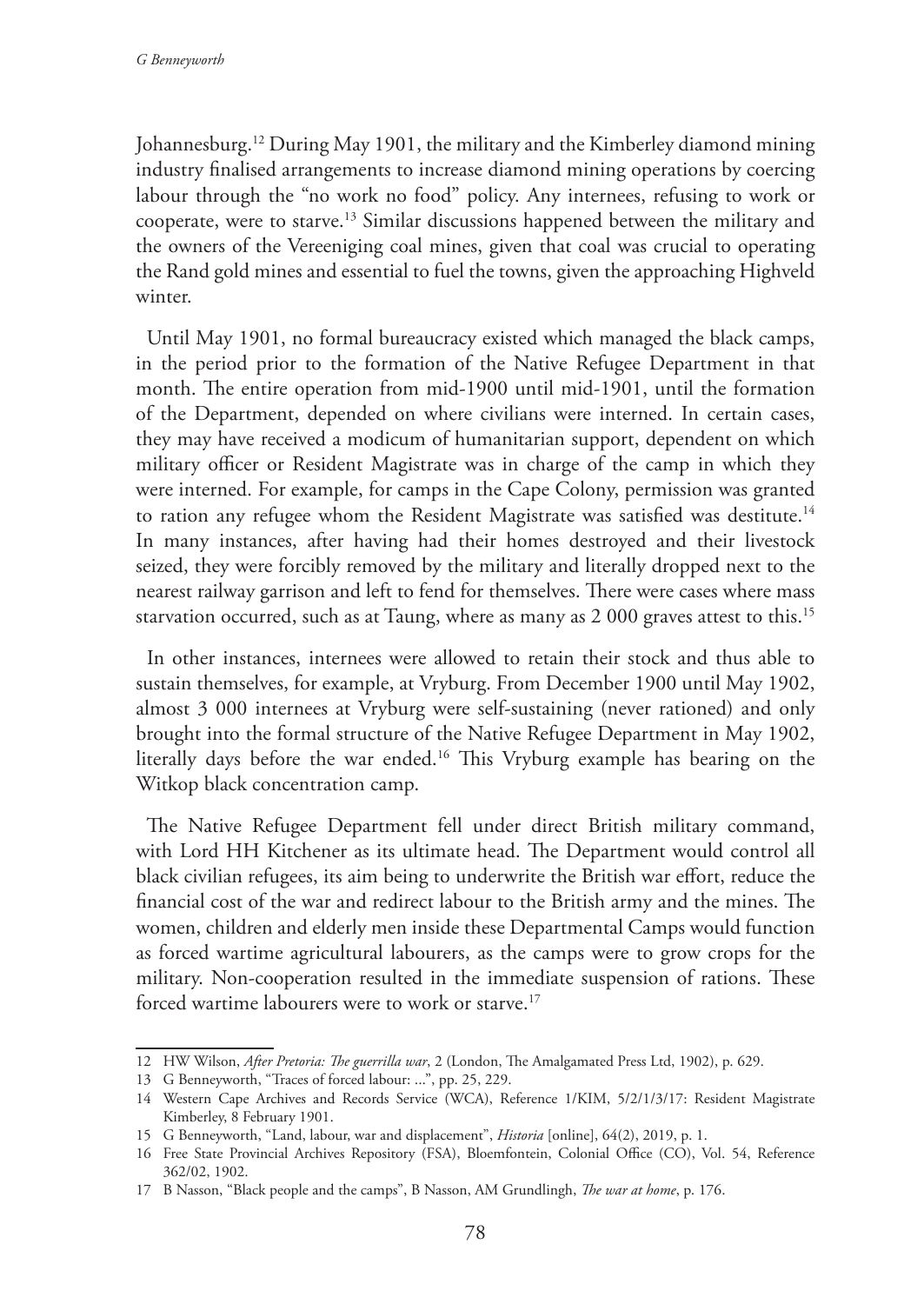The Native Refugee Department also functioned as a labour reserve for the British army.18 December 1901 saw over 6 000 workers directed to the army as labour, while 13 000 camp internees were employed by the military.<sup>19</sup> Men working on the mines or with the British forces had the cost of feeding their families deducted from their salaries. These avenues of employment were an obvious choice; rations received and cash wages enabled food purchases with which to save their lives and those of their families. The rationale being that the camps were to cost little or nothing at all, while functioning on the basis of "let die".<sup>20</sup>

By July 1901, the Transvaal camps were brought under Departmental control, which has direct bearing on the black camps in the area of study. By 1 August 1901, camps in the former Orange Free State Republic followed.

Military officers selected the camp sites, assisted by agricultural specialists. Boer farms already cleared of civilians, usually no further than 3.5 km from established military garrisons, on terrain favourable for natural drainage, near natural water supplies, and on fertile agricultural ground, formed the ideal sites. Under no circumstances was cultivation or settlement to occur within 1.5 km of the railway line, garrisons and blockhouses, as these required a clear field of rifle fire around themselves. "… The camps (were) formed along the Railway line, then considered sufficiently well blockhoused to assure a protected area for at least three kilometres on either side of the line".21

This has bearing when attempting to locate the historic terrain of former black concentration camps. The military used the above template, which was adjusted to fit local circumstances. In the case of the area between Vereeniging and Klip River Station, the railway does not pass through undulating landscape, forests, nor is it dominated by mountains or high hills. Therefore, the template, in the case of the site selection for the Meyerton, Witkop, Klip River Station and Vereeniging camps would have been based on their positioning in relation to the blockhouse system and the Meyerton and Vereeniging municipal areas.

Positioned alongside the railway lines, the camps in turn supported the blockhouses, making it difficult for the commandos to cross the railway and manoeuvre their forces. With thousands of hectares of land under cultivation, the camps reinforced the British military zones. Located on Boer farms, they also functioned as a morale breaker. From the commandos' perspective it appeared that their land was given over

<sup>18</sup> National Archive of South Africa (NASA), and NA, Superintendent Refugee Camps (SRC), Vol. 10, Transvaal Administration Reports, Final Report, p. 3422, 1 July 1901.

<sup>19</sup> FSA, Chief Staff Officer (CSO), Vol. 86, Reference 358/02: Colonel De Lotbiniere to Major HJ Goold-Adams, 1902.

<sup>20</sup> NASA, Military Governor Pretoria, Vol. 245, 27 May 1901.

<sup>21</sup> FSA, Superintendent Native Affairs (SNA), Vol. 15, Report by the Native Refugee Department, ORC, Bloemfontein to the Deputy Administrator ORC, Bloemfontein, 18 January 1902.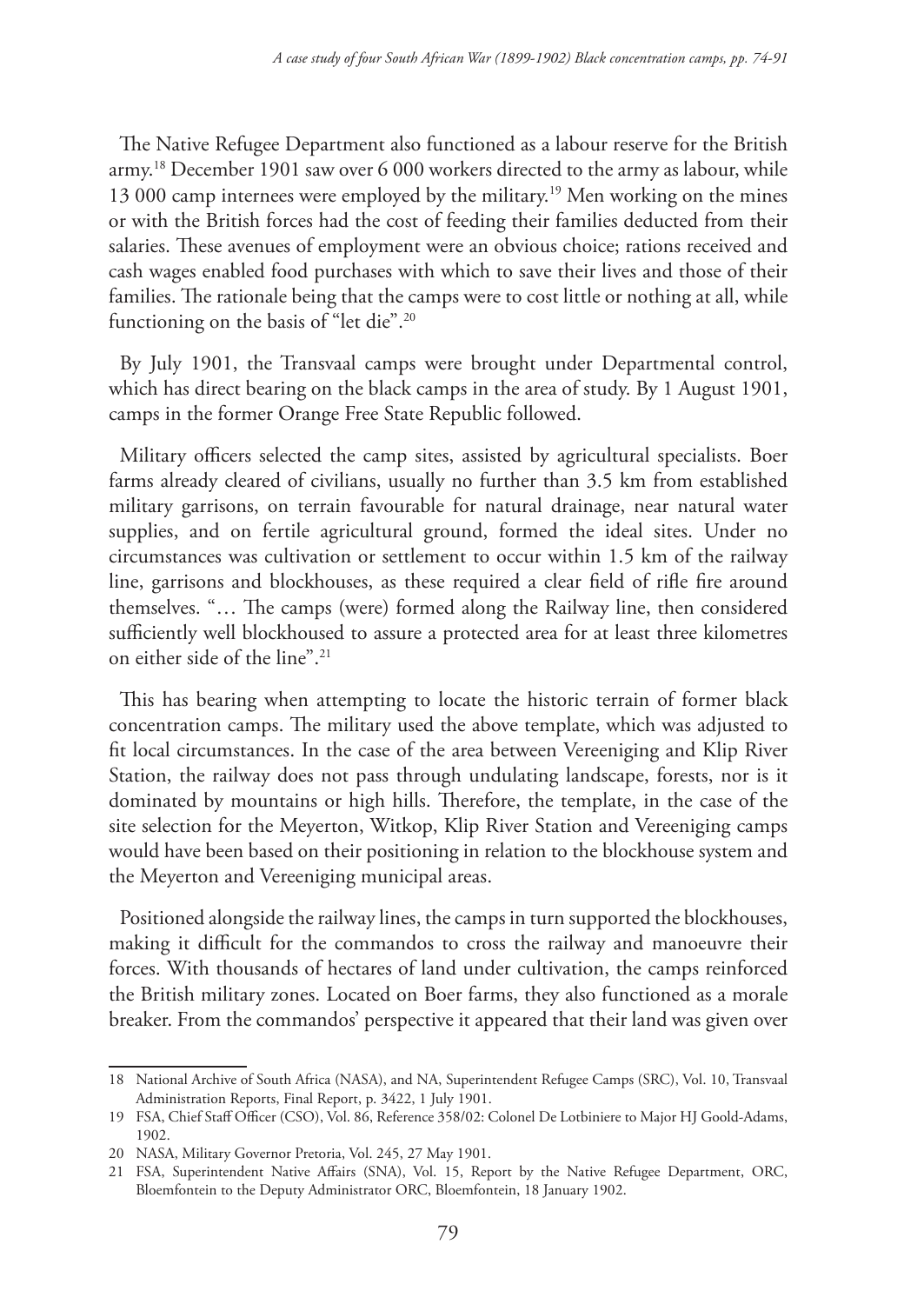to black settlement.<sup>22</sup>

Regarding fatalities inside the camps, differing numbers emerged over time. In 1913, the toll was calculated at 14 148.23 Recent scholarly research, using only surviving archival records, calculates that during 1900 to 1903, covering the entirety of the existence of black concentration camps, approximately 20 000 deaths occurred due to medical neglect, exposure, infectious diseases and malnutrition.<sup>24</sup> Other sources cite 20 000 deaths, yet refer only to the Native Refugee Department camps, formed after mid-1901, thus negating camp fatalities prior to the formation of the Department.<sup>25</sup>

However, many of these archival records cited are incomplete or were destroyed immediately after the war. Additionally, this does not take into account the period prior to the formation of the Native Refugee Department in May 1901, when thousands of black civilians dropped along the railway line were left, in many cases, to starve. Consequently, the actual death toll prior to the formation of the Native Refugee Department from June 1900, and until the final camps closed, as late as 1903 in certain instances, was higher than all the sources claim. Total fatalities cannot conclusively be established.

## **Notes on the archives consulted**

The documents quoted, when dealing with the black concentration camps in the area of study, were located during 2005, while undertaking a research project into the Kimberley black concentration camps, and black camps elsewhere in the country. These documents comprise what were termed during the war, Staff Diaries, compiled by the garrison commandants at Klip River Station, Witkop, Meyerton Station and Vereeniging. Some additional documents, located in other collections are also quoted. All terminology quoted is drawn directly from the historic records. With respect to distances, miles are converted to kilometres, except if used in original quotations.

## *December 1900-September 1901*

This section offers a glimpse into military activities along the railway line between Klip River Station and Vereeniging, an aim being to identify the locality of the black concentration camps in this area. These camps were not isolated entities on the veld. They were integrated into the British military garrisons and blockhouses, their

<sup>22</sup> G Benneyworth, "Traces of forced labour: ...", p. 23.

<sup>23</sup> JS Mohlamme, *African refugee camps in the Boer republics*…, p. 124.

<sup>24</sup> J van Zyl, R Constantine, T Pretorius, *An illustrated history of black South Africans in the Anglo Boer War. A forgotten history* (Bloemfontein, The War Museum of the Boer Republics, 2012), p. 10.

<sup>25</sup> H Giliomee & B Mbenga, *A new history of South Africa* (Cape Town, Tafelberg, 2007), pp. 214-221.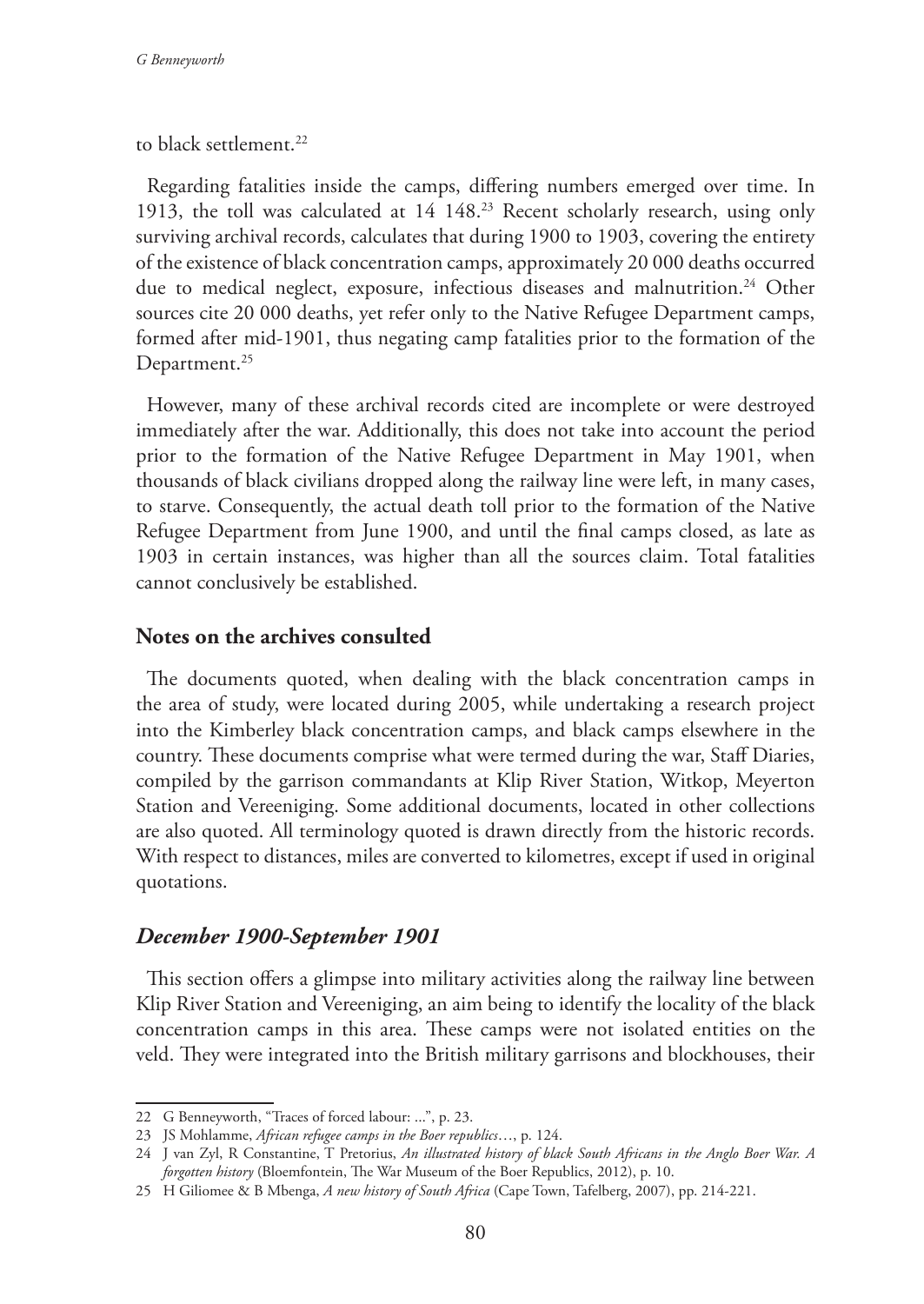relationship symbiotic in the counter-guerrilla war campaign. Therefore, by locating the British positions using the written archive and any surviving features and, linking this to references about black civilians or scouts, it could be possible to locate the camps.

With respect to Henley on Klip, this village stands on the original farm Slangfontein, as does the suburb Golf Park, directly east of Meyerton railway station which, after the British occupation of the area during mid-1900, had a permanent British military garrison at Meyerton. Slangfontein farm was cleared of civilians immediately after Christmas Day 1900. It is notable that within a month after Lord HH Kitchener took command and, five days after issuing Army Circular 29 on 21 December 1900, Total War intensified in the area of study.<sup>26</sup>

In consequence of the renewed activity on the part of the enemy and of the fact that the Boer families in the Slangfontein District seemed to be in communication with and friendly disposed towards the enemy it was thought advisable to clear the Slangfontein District, a cluster of bases lying in the valley of the Klip River and capable of harbouring a considerable body of the enemy at dangerous proximity to this station and the clearance was affected on  $26<sup>th</sup>$  and  $27<sup>th</sup>$  December 1901. The inhabitants being dispatched to Vereeniging with their goods and livestock at the advice of the Assistant District Commissioner there.

Boer activity was reported immediately outside Meyerton station on 29 December 1900. That night their forces raided a black settlement called Langkuil Location, which the Staff Diaries record being 2.2 km north-west of Meyerton.<sup>27</sup>

Natives from a neighbouring Kaffir location called Langkuil came to the bridge picket and reported that the enemy were looting their cattle. The picket fired at what appeared to be a covering party who returned the fire. It transpires that the enemy has taken 187 head of cattle, 975 goats and sheep and 17 horses; and mortally wounded a Native who attempted to bring information to this station (he died the next day).<sup>28</sup>

A sample of the June 1901 Staff diaries pertaining to Klip River Station, Meyerton and Vereeniging indicates the land clearances under way, and additional securing and fortifying the railway line. Their entries reveal that, on numerous days of that month, many thousands of sheep and cattle herded into their garrisons. Sheep at Meyerton went to Klip River Station and then herded North to the Witwatersrand abattoirs.

<sup>26</sup> NASA, FA Steytler Collection (FK), Vol. 1803, Reference: Staff Diary, Commandant, Meyerton, 26 December 1900.

<sup>27</sup> This black settlement was situated on the farm Langkuil 363 IR, West of and adjacent to Meyerton in the Midvaal Local Municipality.

<sup>28</sup> NASA, FK, Vol. 1803, Reference: Staff Diary, Commandant, Meyerton, 29 December 1900.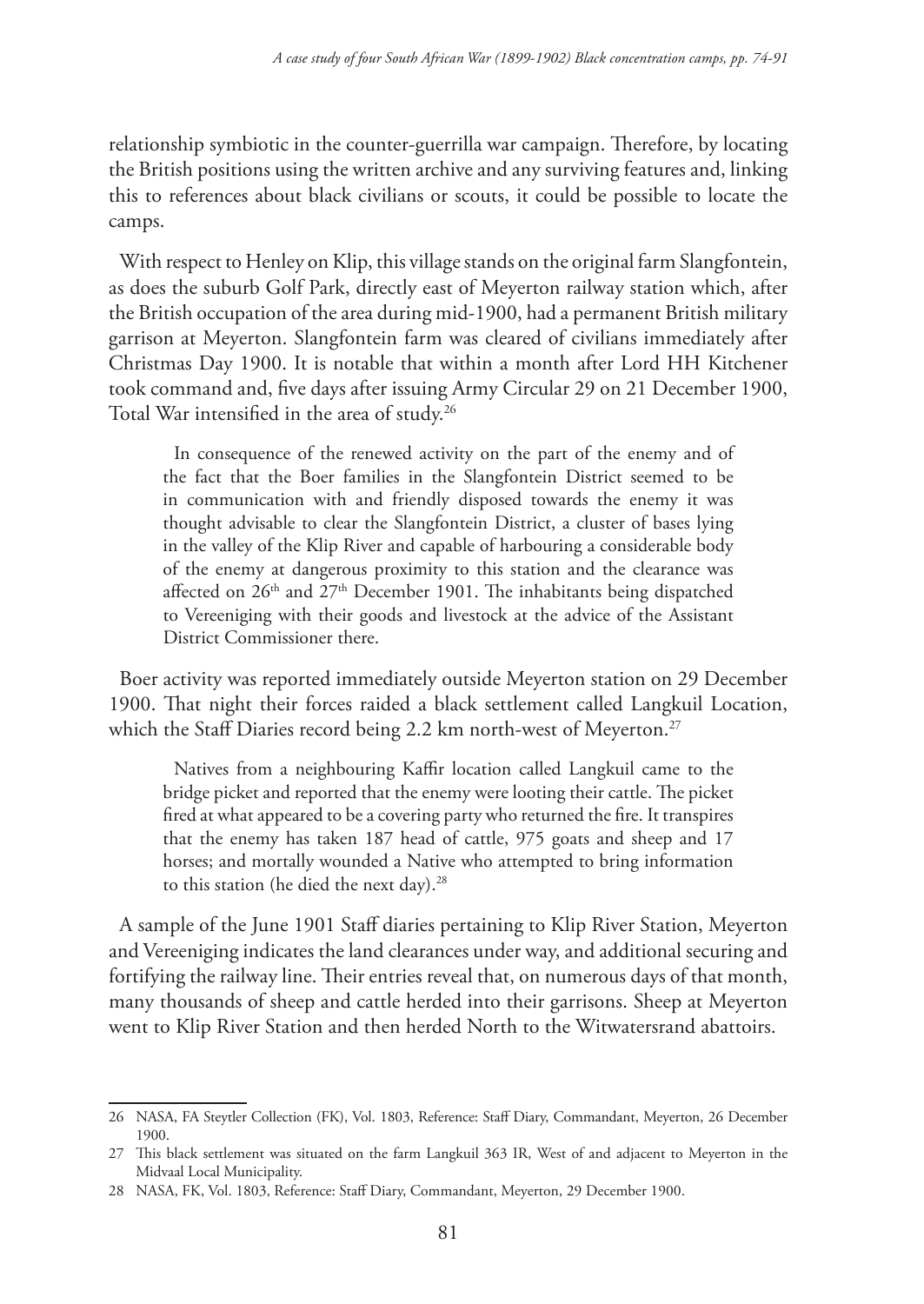Regarding Boer military activity during February 1901, the Meyerton garrison Commandant diarised that, "…for the greater part of the month the district has been clear of the enemy".29 Klip River Station garrison also reported no Boer activity. This is telling, as Total War against civilians had consequently cleared large numbers of Boers from these districts. The Vereeniging Staff Diary differs, recording numerous skirmishes with casualties, attempts to derail trains and Boer forces attempting to manoeuvre across the railway. In all likelihood this was because that on 8 June 1901, the Staff Diary reported that the new blockhouses south of Meyerton were not ready. Thus a weak point in the line, which was in the Redan area, just North of Vereeniging.

The garrisons were thinly spread; for example on 13 August 1901, the Meyerton garrison numbered 66 men.<sup>30</sup> In the area of study, garrisons were positioned at Vereeniging, Meyerton, Witkop and Klip River Station, a weak point being Witkop. Garrisons would later occupy a blockhouse at Redan and other blockhouses along the line, including two stone and mortar blockhouses at Witkop replacing the entrenched position there.

# *British garrison at Witkop, 1900-1901*

The entrenched garrison was on the highest topographical feature, enabling a line of sight towards Klip River Station. Height assisted in withstanding a direct attack or encirclement by superior Boer forces, possibly equipped with artillery. The risk of a night attack meant that the position had to afford a clear and unobstructed view of all approaches to it. A 360-degree clear field of fire was essential for survival. Consequently, natural cover for an attacking force was non-existent. Stores, munitions and rations were secured, within a heavily barricaded defensive perimeter, along with horses, mules and livestock. The railway line lay directly adjacent West of the position and the ground between, devoid of natural obstacles, enabling supplies to be offloaded easily and the terrain swept with rifle fire, if required.

Such a position, with its stores and munitions, could act as magnet for the Boer forces. Throughout the second half of 1900, Boer forces attacked numerous British railway garrisons and, in some cases such as at Rooiwal near Kroonstad, overran them, capturing and destroying large quantities of supplies and railway infrastructure, while inflicting numerous casualties.<sup>31</sup>

Given the above requirements, this position was on the ridge immediately east of the railway line overlooking a culvert directly north of the position.<sup>32</sup> The fortified

<sup>29</sup> NASA, FK, Vol. 1885, Reference: Staff Diary, Commandant, Meyerton, February 1901.

<sup>30</sup> NASA, FK, Vol. 1816, Reference: Staff Diary, Brigadier General Cunningham, Lines of Communication Wolwehoek to Irene, February 1901.

<sup>31</sup> Major General Sir F Maurice, *History of the war in South Africa 1899-1902* (London, Hurst and Blackett Limited, 1906), Volume IV, pp. 129-132.

<sup>32</sup> This culvert stands beneath the existing Vereeniging to Johannesburg railway line.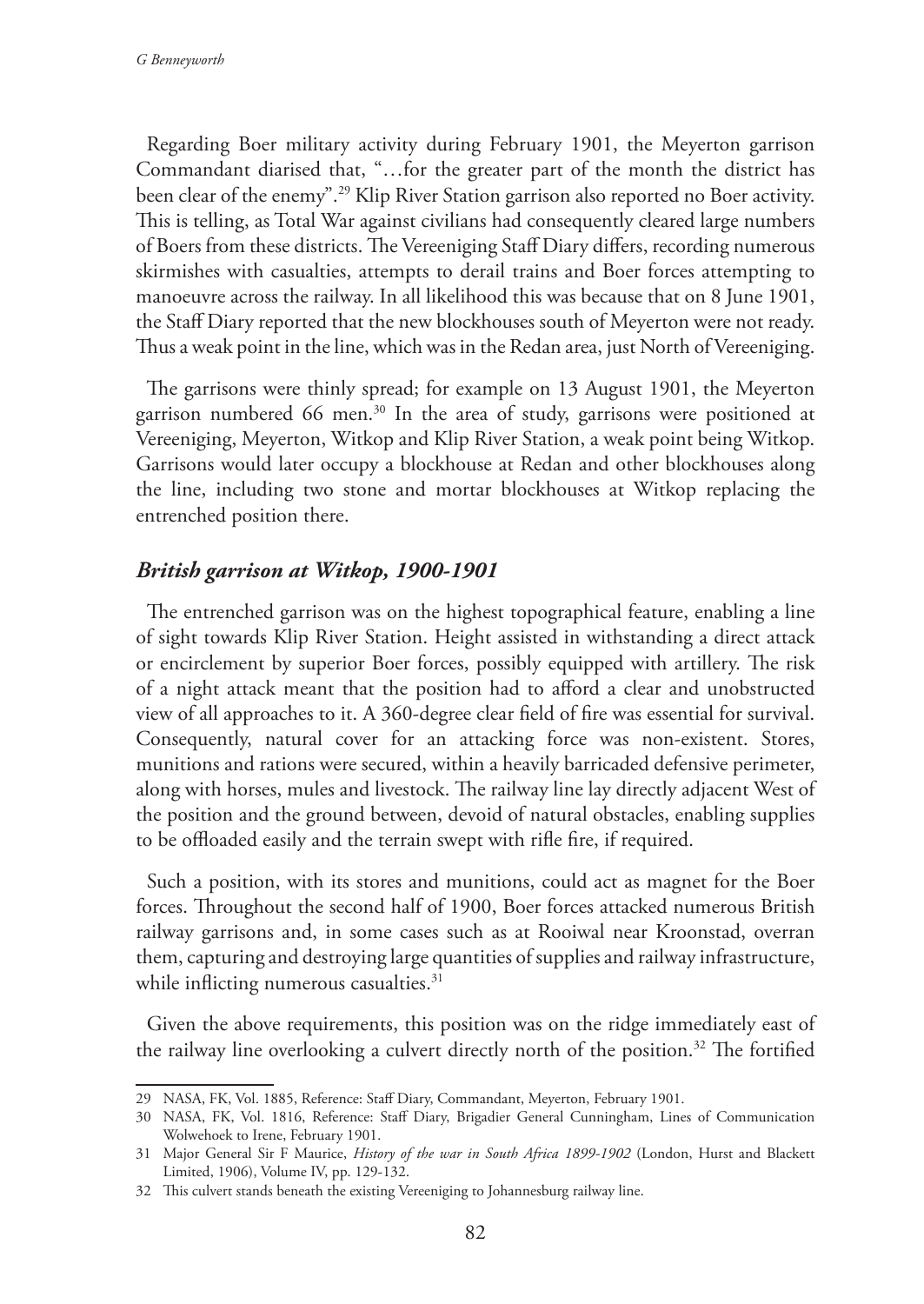garrison was later replaced by a blockhouse, identical to the surviving blockhouse 1.6 km to the North, adjacent to the Engen fuel stop, situated east and adjacent to the R59 Highway.<sup>33</sup>

The February 1901 Staff Diary described the construction of this surviving blockhouse as being: "… the Blockhouse on the kopje N. of the post is progressing well".34 In the late 1970s, light industry and buildings, were developed on the Witkop site and the blockhouse, which replaced its original garrison, demolished.

This February 1901 Staff diary details activities at the Witkop fortified position. Troops included artillery, infantry, mounted infantry, a permanent medical doctor, native scouts, some stock, horses and mules. A wire entanglement surrounded the camp. Defences consisted of shallow trenches, built up with sandbags and earth, with loopholes for head cover from incoming fire. Boer movements were reported almost daily by native scouts and stock, for example 3 000 horses and sheep, herded in on 4 February 1901. On 7 February 1901, saddlery, horse shoes and clothing for the native scouts arrived.

The presence of "native scouts" is relevant to the position of the Witkop black concentration camp. These mounted scouts were black men originating from farms in the areas in which they operated. Their information gathered on Boer activities was fed into the military intelligence system. Knowing the landscape in which they operated and, in many cases the Boers they gathered information about, they were highly effective in counter-guerrilla warfare operations. Their families were under the protection of the military and living nearby; within the safety of the blockhouses, and may have provided labour in exchange for food.

On 10 February 1901, the Witkop commandant reported that he had, "…received confidential circular from intelligence, re sending scouts further out". However, this was difficult to implement, as reports received, indicated that the Boers killed and mutilated any black scouts that they captured. Nevertheless, he sent out two of his scouts named Andries and Charlie. These two scouts at Witkop were active in intelligence gathering. In the February 1901 Staff Diary, Brigadier General Cunningham again recorded that, based on these scouts' information, two days later the Witkop garrison artillery fired two shells at a black kraal, after Andries reported that Boers had entered the kraal. The garrison also heard the Howitzer at Meyerton open fire.

The average effective range of these artillery pieces was four to five kilometres. The fact that shells were fired at the kraal suggests it was unoccupied, its original

<sup>33</sup> The R59 is a provincial road route in South Africa that connects the town of Hertzogville with Alberton (southeast of Johannesburg) via Parys and Vereeniging.

<sup>34</sup> NASA, FK, Vol. 1795, Reference: Staff Diary, Brigadier General Cunningham, Lines of Communication Pretoria to Wolwehoek, February 1901.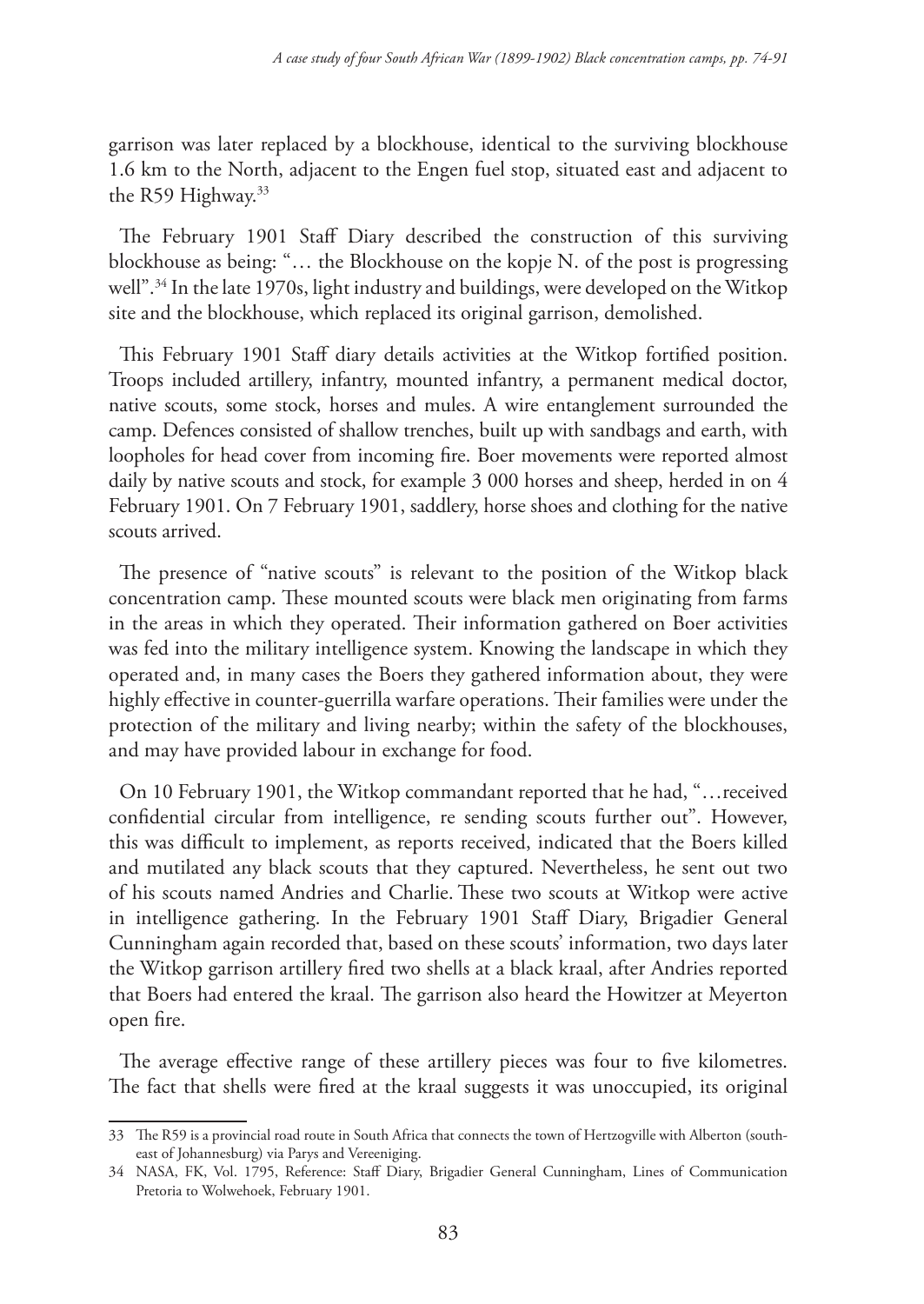inhabitants interned inside the Witkop black camp, probably 1.6 km east from the garrison, and under its protection.

On 7 June 1901, the Witkop garrison, consisting of nine soldiers with a 15 pounder artillery piece were brought into Klip River Station. They were moved, as the former post was now replaced by a blockhouse dependent on Klip River; the one that was demolished in the 1970s.<sup>35</sup>

During July 1901, thousands of sheep, some in single herds of 7 000, and cattle passed through Klip River Station. On 7-8 July 1901, 59 black civilians arrived at Klip River Station from the east. All able bodied men were sent to the Army Labour Depot and the remainder into the "… location".36 This location was the nearby Klip River Station black concentration camp.

The land clearances and fortifying the line continued throughout September 1901. On 4 September 1901, the "…blockhouse by rail crossing 1 ½ miles south of this station finished and occupied and named Crossing Blockhouse".37

In January 1902, the Klip River Station Commandant recorded two incidents of Boer activity in the immediate vicinity of the two Witkop blockhouses and the Witkop Location. On 15 January 1902, at around 8.30pm, one of the Witkop blockhouses opened rifle fire on a party of Boers, but their fire went unreturned. The Klip River Station Commandant reported that this party of Boers appeared to have enquired of the, "… Natives about WITKOP where they could find cattle, hence the alarm. No 9 armoured train cleared up the situation".38

Boer activity around the Witkop Location continued. The Klip River Station Commandant's January 1902 report recorded that on 23 January 1902, six Boers visited Witkop Location after dark. Again on 24 January 1902, the Witkop blockhouses reported that there were three Boers at this Location. The two blockhouses opened fire to which the Boers returned fire from a wood located east across the Klip River, approximately 550 metres away from the blockhouse at Witkop, the one demolished in the late 1970s.

The relevance of these incidents is that, at this stage of the war, black civilians in this area had all been cleared into black concentration camps. There were no civilians residing within rifle range from this blockhouse, unless they were part of a concentration camp or military labour camp. Therefore, these civilians resided in a settlement, described as a Location, in the nearby vicinity, by permission of the military.

<sup>35</sup> NASA, FK, Vol. 1885, Reference: Staff Diary, Brigadier General Cunningham, June 1901.

<sup>36</sup> NASA, FK, Vol. 1806, Reference: Staff Diary, Commandant, Klip River Station garrison, July 1901.

<sup>37</sup> NASA, FK, Vol. 1842, Reference: Staff Diary, Commandant, Klip River Station garrison, August 1901.

<sup>38</sup> NASA, FK, Vol. 1842, Reference: Staff Diary, Commandant, Klip River Station garrison, January 1902.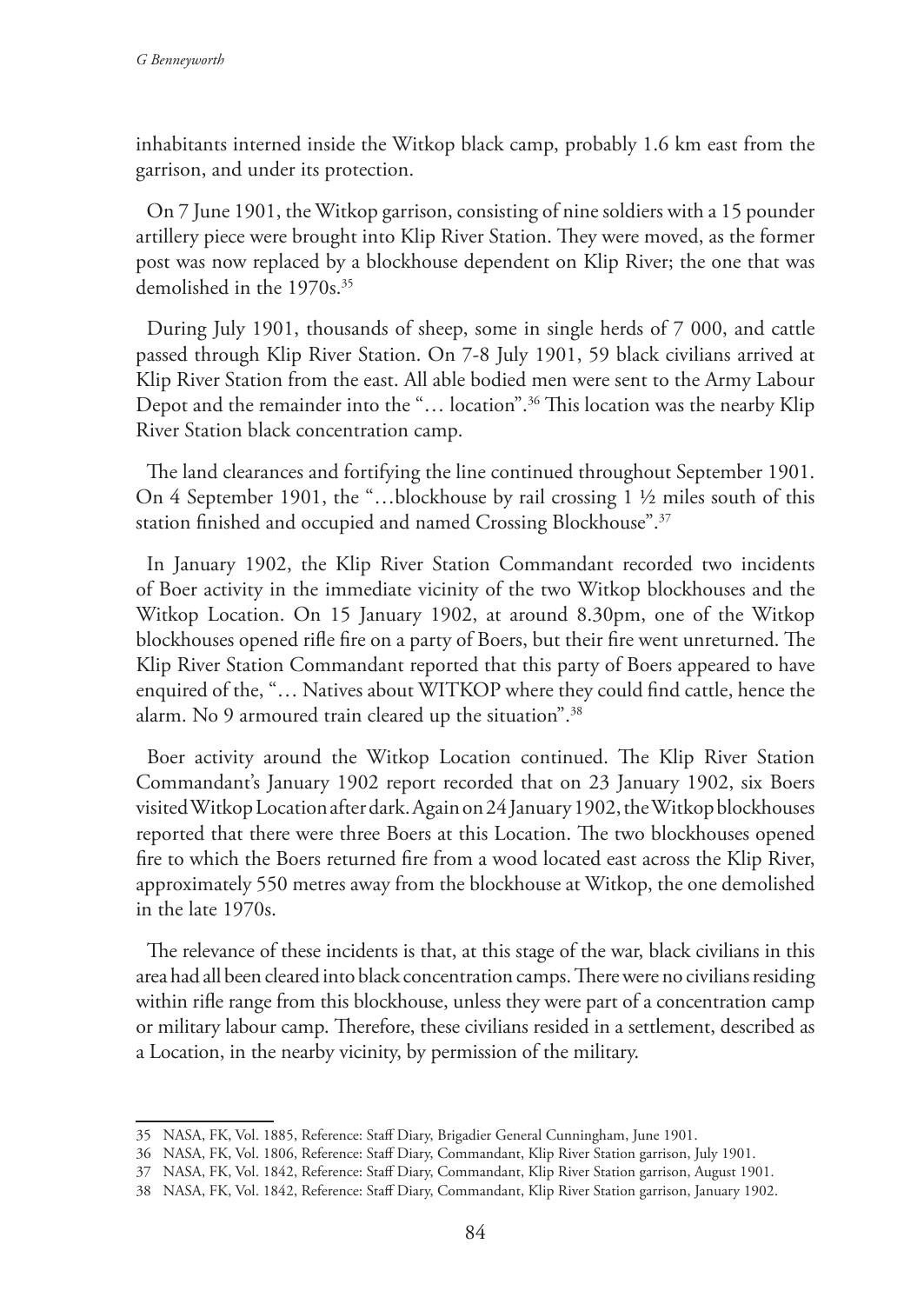Boer activity was also reported near Meyerton. On 19 January 1902, the Meyerton Commandant diarised that an:<sup>39</sup>

… Armoured train called for here at two thirty this morning. 7 Boers had got into Waldrift location. Lt Ross sent down to investigate, was calling Witkop and Klip River for ½ hour from 2.30am but could not get through.

This account indicates that prior to raiding the Waldrift Location the Boers cut the telephone lines. Of significance is that Waldrift Location is the only name uncovered to that date naming a black settlement near Meyerton, again in locality by permission of the military.

# **Witkop, Vereeniging and Meyerton, black concentration camps, 1901-1902**

This section examines the record for the Witkop and Meyerton black concentration camps. In the sample of archive documents, in addition to fixed landmarks such as blockhouses, railway points and rivers, sufficient information exists to comment.

# *Witkop black concentration camp*

During July 1901, the Department of Native Refugees brought the Transvaal camps under their control, including refugees at Klip River Station, Witkop, Meyerton and Vereeniging. In August 1901, the Staff Diaries reflect preparations underway to establishing the Klip River and Meyerton black concentration camps. On 11 August 1901, in Meyerton, "… Mr Gessant and Captain Van Zyl arrived from Klip River. Belong to Native Refugee Dept. and called re cultivating etc.".40 They left for Vereeniging two days later.

As at September 1901, the first document indicating black concentration camps both in the Transvaal and Orange River Colony, where land was under cultivation, lists Klip River Station, Witkop, Meyerton and Vereeniging and includes a map.<sup>41</sup>

<sup>39</sup> NASA, FK, Vol. 1842, Reference: Staff Diary, Commandant, Meyerton garrison, January 1902.

<sup>40</sup> NASA, FK, Vol. 1816, Reference: Staff Diary, Commandant, Meyerton garrison, August 1901.

<sup>41</sup> FSA, CO, Vol. 36, Reference 348/01: September 1901.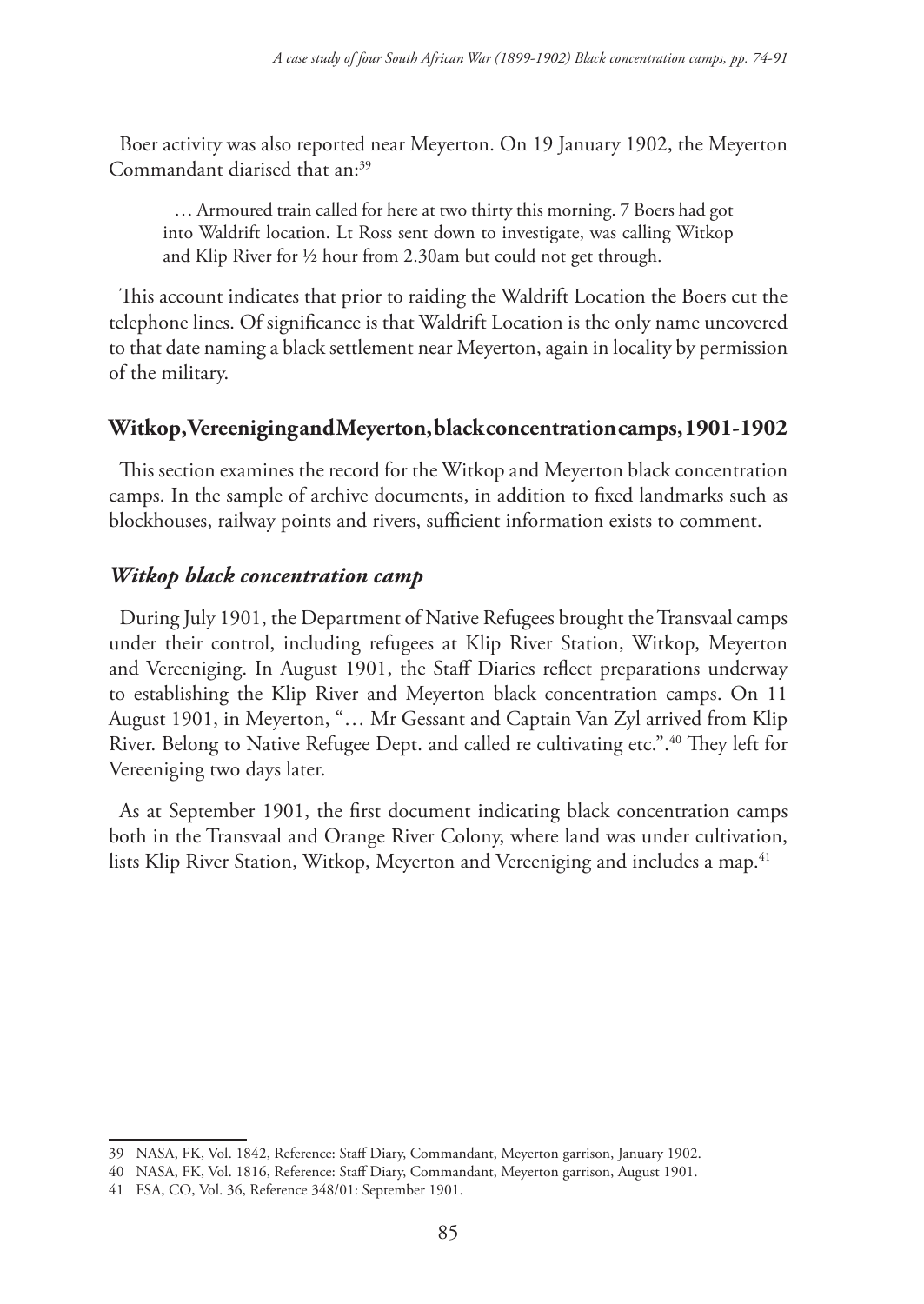Image 1: The circles indicate the approximate positions of the Vereeniging, Meyerton, Witkop and Klip River Station concentration camps in September 1901



Source: NA, Secretary of Native Affairs, Vol. 58, Reference 2097/02: 30 October 1901.

| Name               | No. of Natives | <b>Families</b> |
|--------------------|----------------|-----------------|
| Vereeniging        | 2427           | 405             |
| Meyerton           | 800            | 135             |
| Witkop             | 150            |                 |
| Klip River Station | 400            |                 |

From October 1901, the Department compiled monthly statistical records, listing the camps' internee numbers, births, deaths, rationing and other information. Witkop disappeared from these monthly records and was never listed again.<sup>42</sup> Vereeniging, Meyerton and Klip River Station remain listed until the camps closed after the war, posing questions. Did Witkop camp shut in October 1901, with its internees then moved to Meyerton or Klip River Station? Or did it remain where it was located then and, if so, does evidence exist of this?

The Witkop black concentration camp did not suddenly appear and then disappear during the month of September 1901. That month, when it was entered into the list of black concentration camps, black civilians already resided there, brought in and dropped by the military in that area, during the land clearances earlier in 1901. As was the pattern elsewhere, in the fighting zones across the Transvaal and Orange River colonies during 1901, able-bodied black men were coerced to work for the military and the mines. Their families exchanged labour with the garrisons in return for food. The civilians at Witkop provided labour to the nearby garrison.

When the nearby camps at Klip River Station and Meyerton formally opened, Witkop was brought onto the Department's books as a Camp. The hypothesis is that it was taken off the books in October 1901, yet was never relocated. Given that it comprised 25 families totalling 150 internees, all the able-bodied men were in

<sup>42</sup> NASA, Secretary of Native Affairs, Vol. 58, Reference 2097/02: 30 October 1901.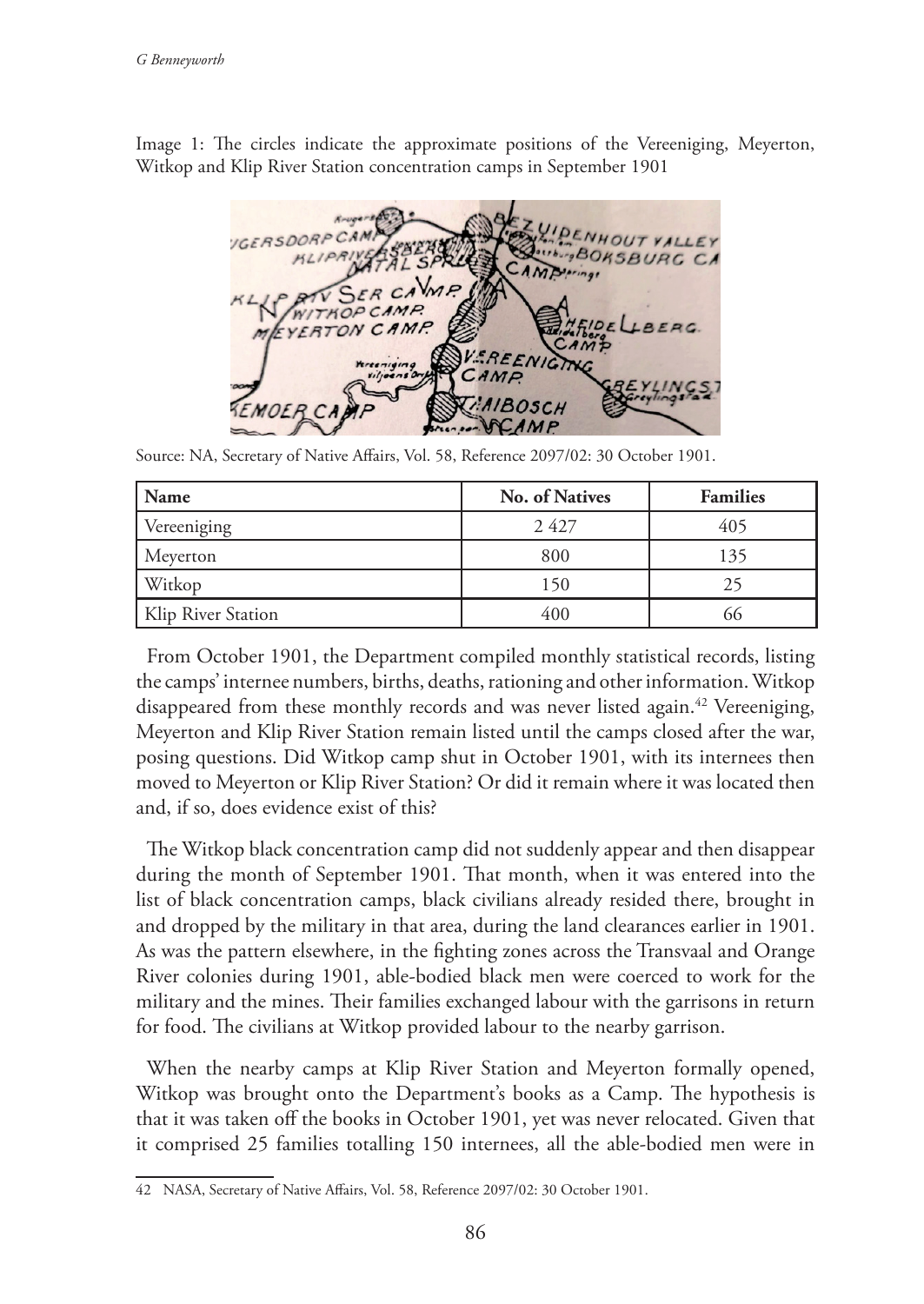cash employ, their wages deducted to feed their families. The civilians residing there, predominantly women and children and all former farm workers, were self-sufficient and providing labour. The women were growing vegetables along the fertile Klip River banks, all within the protective cordon of the Witkop blockhouse and the surviving blockhouse North of it.

There was no need for the military authorities to incur additional costs in rationing these civilians, similar to the case at Vryburg. Hence they disappear from the records of the Native Refugee Department. However, they did not disappear from the landscape. In January 1902, the Boer forces were in a dire state and raided black concentration camps for provisions. Known nearby raids occurred at Waldrift Location south of Meyerton and Taaibosch Camp south of Vereeniging.<sup>43</sup>

The records show that during January 1902, at least three separate Boer parties attempted to raid the Witkop Camp. In one raid they enquired of the inhabitants where to obtain cattle. Armoured trains, equipped with artillery, machine guns and search lights patrolled the railway lines. In one such raid at Witkop Camp, an armoured train arrived and, "… cleared up the situation". The nomenclature presumably refers to it opening fire and driving off the Boer raiding party.

In two of these raids, the Witkop blockhouses opened fire, yet the third raid is the most telling. That of the Boer party returning fire at the blockhouses from a closer position to that of the raiding group, from a wood 550 metres away, East across the Klip River.These Boers, firing from the wood, were a rear guard, screening the raiding party, a short distance away from themselves, and located further East.<sup>44</sup>

Of the two blockhouses in the immediate Witkop vicinity, the surviving one is beyond effective rifle range from the Boer position in the wood. However, the blockhouse demolished in the 1970s, was well within rifle range from this Boer firing position, 550 metres away, across the Klip River. This indicates that the Witkop black concentration camp was positioned east of this blockhouse, across the river and, at most, 1.6 km from it. That was the site of the Witkop black concentration camp.

# *Vereeniging and Meyerton black concentration camps*

The Native Refugee Department monthly returns indicate from September 1901, until the closure of the Department after the war in 1902, black concentration camps existed at Vereeniging and Meyerton. Correspondence in the files of the Controller of Passports (the Pass Office) generated in Vereeniging and Johannesburg corroborates this. This correspondence, generated as the war was about to end and after peace was

<sup>43</sup> FSA, CO, Vol. 55, Reference 410/02: Report detailing defence of Taaibosch Camp against Boer attack.

<sup>44</sup> FK, Vol. 1816, Reference: Staff Diary, Commandant, Meyerton garrison, January 1902.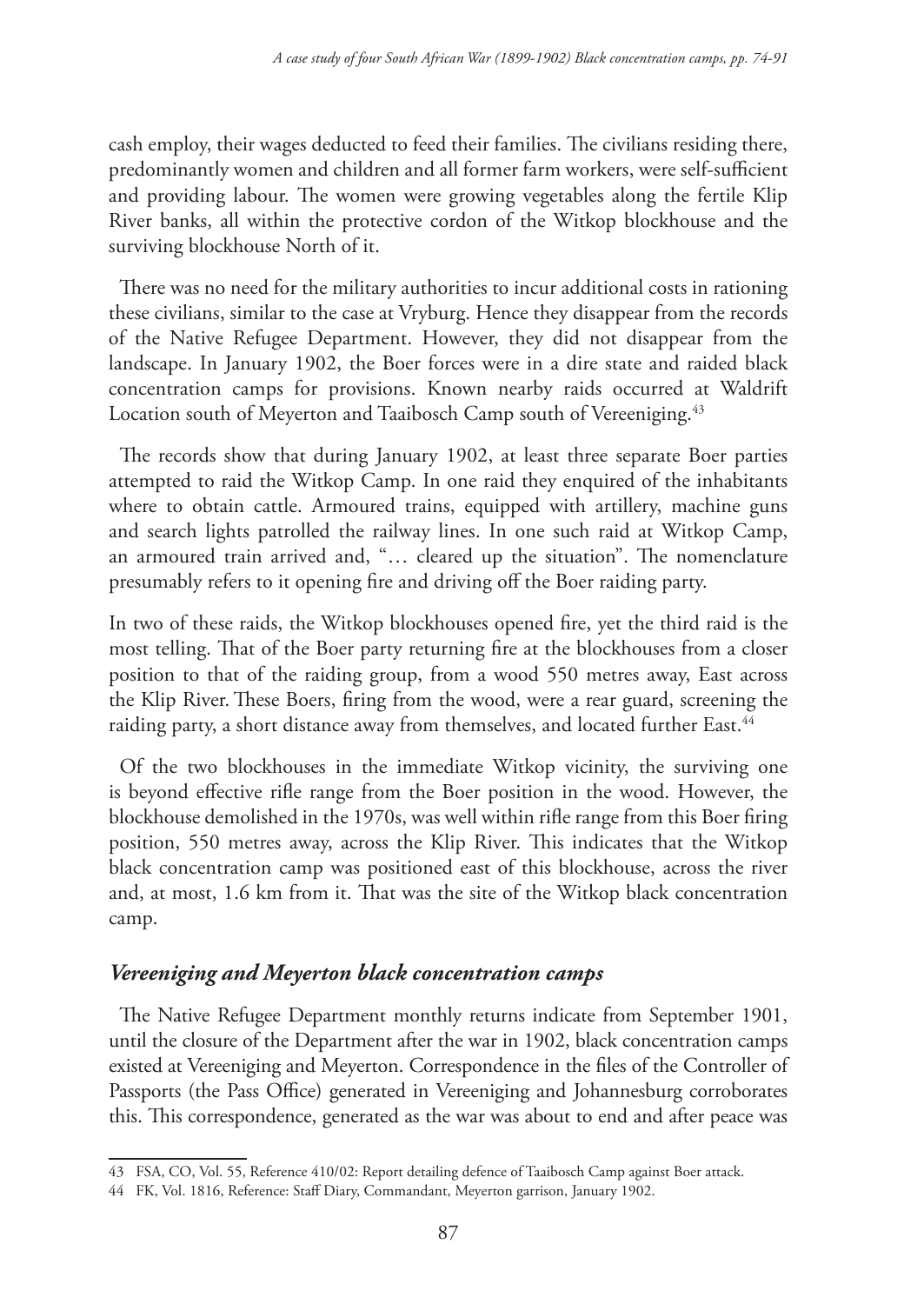declared, deals with implementing the radius rule around Vereeniging and Meyerton, thus declaring the area within the radius as a labour district. Any black civilian entering the radius would have to be in possession of a pass. Although this correspondence is not about the black concentration camps in Meyerton and Vereeniging, it mentions them, thus offering evidence as to where they were situated, at that date.

## **Vereeniging black concentration camp**

On 30 April 1902, the Vereeniging Pass Officer described the Vereeniging black concentration camp: "…The natives at present living in the Xaba Location will be allowed to remain there as it is the site selected for a Location for this Township [Vereeniging] – but those below the Burgher Camp should be shifted to outside the gate of the Xaba Location".45

On 29 July 1902, the Controller of Passports (Pass Officer) in Vereeniging wrote:<sup>46</sup>

The reason I propose including Meyerton was because there are 2 Refugee camps there – with about 3000 natives - who will probably not be all repatriated before the 1<sup>st</sup> Sept, when I understand that the Refugee Camp Dept. ends. There are another 3000 in the refugee camp here [Meyerton] – 1200 on the farms, and in the Township [illegible] and Meyerton, and on the farms around on my map, possibly 500 more natives – or roughly speaking in all about 8000. In the Vereeniging District alone there are only some 5000 – including the Refugee Camp.

Image 2: Map depicting farms in the Vereeniging area used by the Vereeniging concentration camp in July 1902



Source: NA, SNA, Vol. 27, Reference NA 894/02: Vereeniging, 29 July 1902.

<sup>45</sup> NASA, SNA, Vol. 27, Reference NA 894/02: Vereeniging, 30 April 1902.

<sup>46</sup> NASA, SNA, Vol. 27, Reference NA 894/02: Vereeniging, 29 July 1902.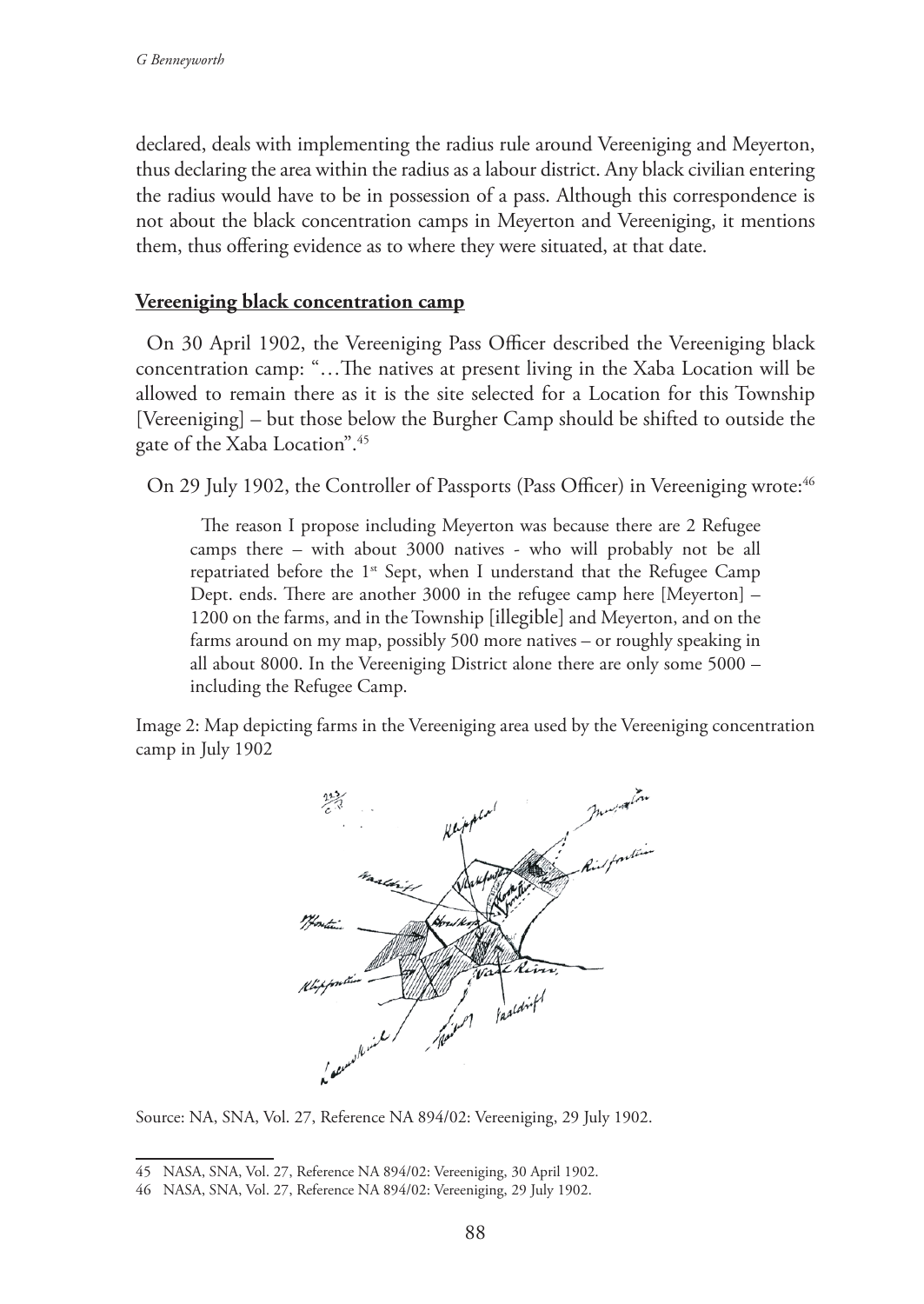The nine farms used by the Department of Native Refugees as agricultural centres on which forced wartime labourers toiled in the Vereeniging black concentration camp were: Rietfontein, Vlakfontein, Kookfontein, Waaldrift, Houtkop, [illegible, see Image 2] Vaaldrift, Leeuwkuil, and Klipfontein.

On 13 August 1902, correspondence between the Commandant's Office at Vereeniging and the Pass Office reveals:<sup>47</sup>

I am of the opinion that the 10 mile radius is unnecessary. The Passport Regulations should certainly be enforced to (illegible) the mines in this Dist, as well as the natives in the Waldrift site which extends to over 4 miles but within 5 miles of the township. Meyerton for a radius of say 2 miles from the station should be proclaimed but there is no necessity to include the farms around for 10 miles.

The Waldrift Location was raided by the Boers during January 1902.<sup>48</sup> Significantly, as by this stage of the war, there were no independent black settlements anywhere near the railway line, blockhouses and garrisons, which were not part of the black concentration camp system. Situated near the blockhouse at Redan, (demolished in the 1970s), Waldrift Location is one of the sites of the Vereeniging black concentration camp. It formed part of the complex of nine farms comprising this camp, spread out around Vereeniging, and bordering on the Meyerton district. Significant, as this is one of the identified living areas of this Native Refugee Departmental camp.

## **Meyerton black concentration camp**

One of the two camps at Meyerton, the site where black civilians were interned, was Langkuil Location, 2.2 km north-west of Meyerton. At the close of December 1900, black civilians residing there were not yet cleared off the land, despite the British forces who, days before, had cleared all civilians from the adjacent Slangfontein farm to the East.<sup>49</sup> On the night of 29 December 1900, Boer forces looted livestock and horses from Langkuil Location. During the raid, Langkuil Location's inhabitants reported to a British picket guarding a bridge over the Langkuil Spruit, approximately 1 330 metres north of Meyerton railway station garrison.<sup>50</sup> The picket opened fire on a Boer party screening the raid, who returned fire.<sup>51</sup>

<sup>47</sup> NASA, SNA, Vol. 27, Reference NA 894/02: Vereeniging, 13 August 1902.

<sup>48</sup> NASA, FK, Vol. 1842. Reference: Staff Diary, Commandant, Meyerton garrison, January 1902.

<sup>49</sup> This black settlement was located on Langkuil Farm 363.

<sup>50</sup> This *Nederlansche Zuid-Afrikaansche Spoorweg-Maatschappij* (NZASM) bridge with its defending picket is located at Latitude 26°32'31.54"S, Longitude 28° 0'58.77"E. The bridge was built in approximately 1892. "NZASM Southern Line Bridge over the Langkuil Spruit" (available at https://www.artefacts.co.za/main/ Buildings/bldgframes.php?bldgid=13039&countadd=1, as accessed on 22 April 2020).

<sup>51</sup> NASA, FK, Vol. 1803, Reference: Staff Diary, Commandant, Meyerton garrison, December 1900.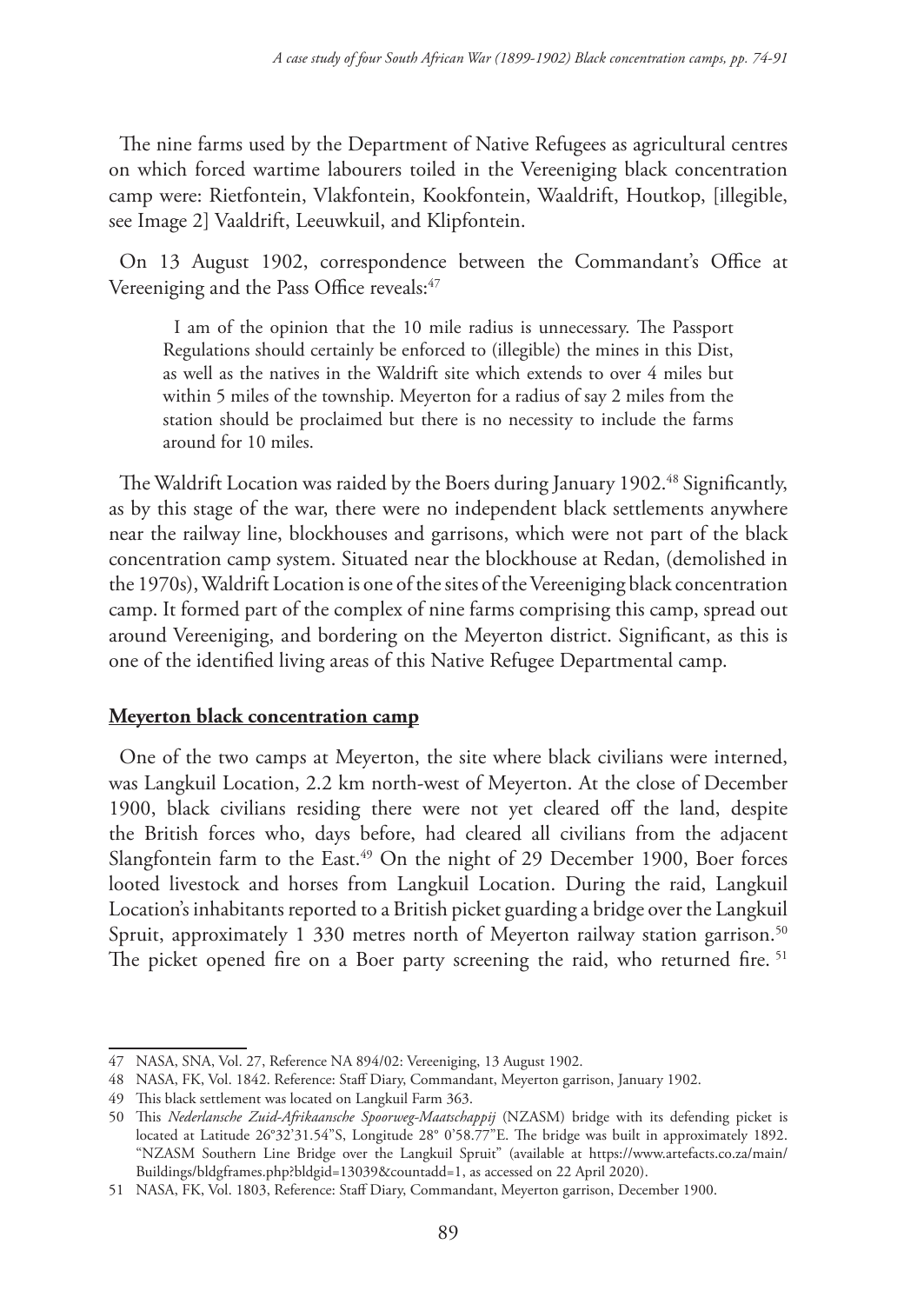As Langkuil Location was reported being 2 414 meters from Meyerton station, then it was approximately 1 082 meters north west of the bridge picket. The records consulted do not reveal if Langkuil Location was later moved by the British forces into a concentration camp at Meyerton, which makes such a later move unlikely. Prior to the formation of the Department of Native Refugees it is also likely that refugees continued to be interned there by British forces during 1901. If so, then this site was one of the two black concentration camps at Meyerton.

# **Conclusion**

The written archive, the surviving blockhouse near Witkop, and knowledge of the blockhouse positions at Witkop and Redan, enable an identification of the likely areas of the black concentration camps in question.

The material consulted does not narrow down the site of the Klip River Station black concentration camp. Should graves from this camp still exist, locating them would provide an answer. One possibility is that the graves exist, yet are located in an area where one would not look for them, for example within state property, or areas unpleasant to search, such as sewage farms. Or their surface evidence has been destroyed since the war. Hence they remain unaccounted for.

The evidence for the Witkop black concentration camp indicates that it was situated between 900-1 800 metres east of, and across the Klip River from the Witkop blockhouse, which no longer exists.

The Vereeniging black concentration camp was called Xaba Location. The Pass Officer stated that the internees could remain there, as this was the site selected for a post war Location.<sup>52</sup> They had been brought in by the British forces and were either civilians unable to labour on the farms nearby, or were families supported by the wages of their menfolk working on the mines, railways or with the military. The black civilians referred to as camped below the Burgher camp, resided in a labour camp, providing labour to the Vereeniging Boer concentration camp.

In 1902, the Meyerton black concentration camp occupied two separate sites. An interpretation of the archival evidence indicates that one of these was Waldrift Location, or possibly Langkuil Location. Tangible surface evidence, such as graves, would confirm this, assuming they survived the urban development in these areas during the  $20<sup>th</sup>$  century.

In balancing up the evidence for these camps, the surviving written archive consulted does provide evidence. The records reflect that the camps were directly linked to the British counter-guerrilla warfare strategy, initially initiated by Lord FS Roberts, and

<sup>52</sup> NASA, SNA, Vol. 27, Reference NA 894/02: Vereeniging, 30 April 1902.